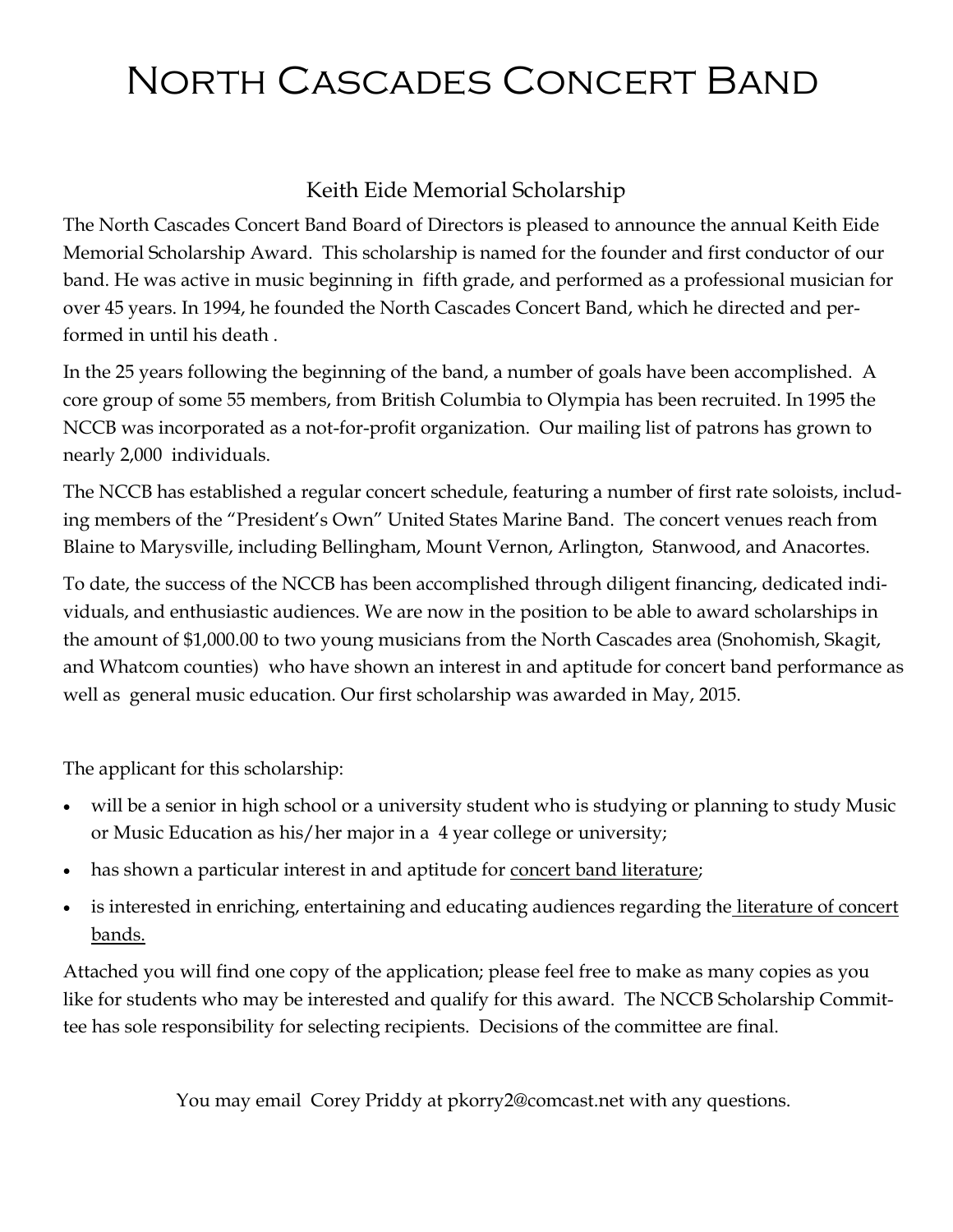#### Keith Eide Memorial Scholarship

#### Purpose

Recognizing that participation in music activities can be a life-long experience, the purpose of this scholarship is to encourage the post-secondary study of music, to honor the influence of Keith Eide on the lives of countless student and adult musicians, and to provide the North Cascades Concert Band an opportunity to acknowledge achievement in music at the high school/college level.

### **Make sure you have enclosed with your application the following items:**

Completed application form.

Personal essay (Up to two pages) telling about what music means to you and why you should be awarded this scholarship. Please include any awards or honors you have received, and state which instruments you play. Vocal experience may also be included.

Brief (Up to two paragraphs) statement of your intent to major in music or music education in a four year college program, and what you hope to do after you graduate.

Confidential letter of recommendation from your high school band director, (if now in college, your music instructor) in an envelope sealed by the teacher.

Confidential letter of recommendation from an adult who is not your relative, in an envelope sealed by the writer.

Send the above documents to:

The NCCB Scholarship Committee

c/o Corey Priddy

6350 Portal Way #10

Ferndale, WA 98248

## **Applications and all submittals must be postmarked on or**

2 **before February 26, 2022.**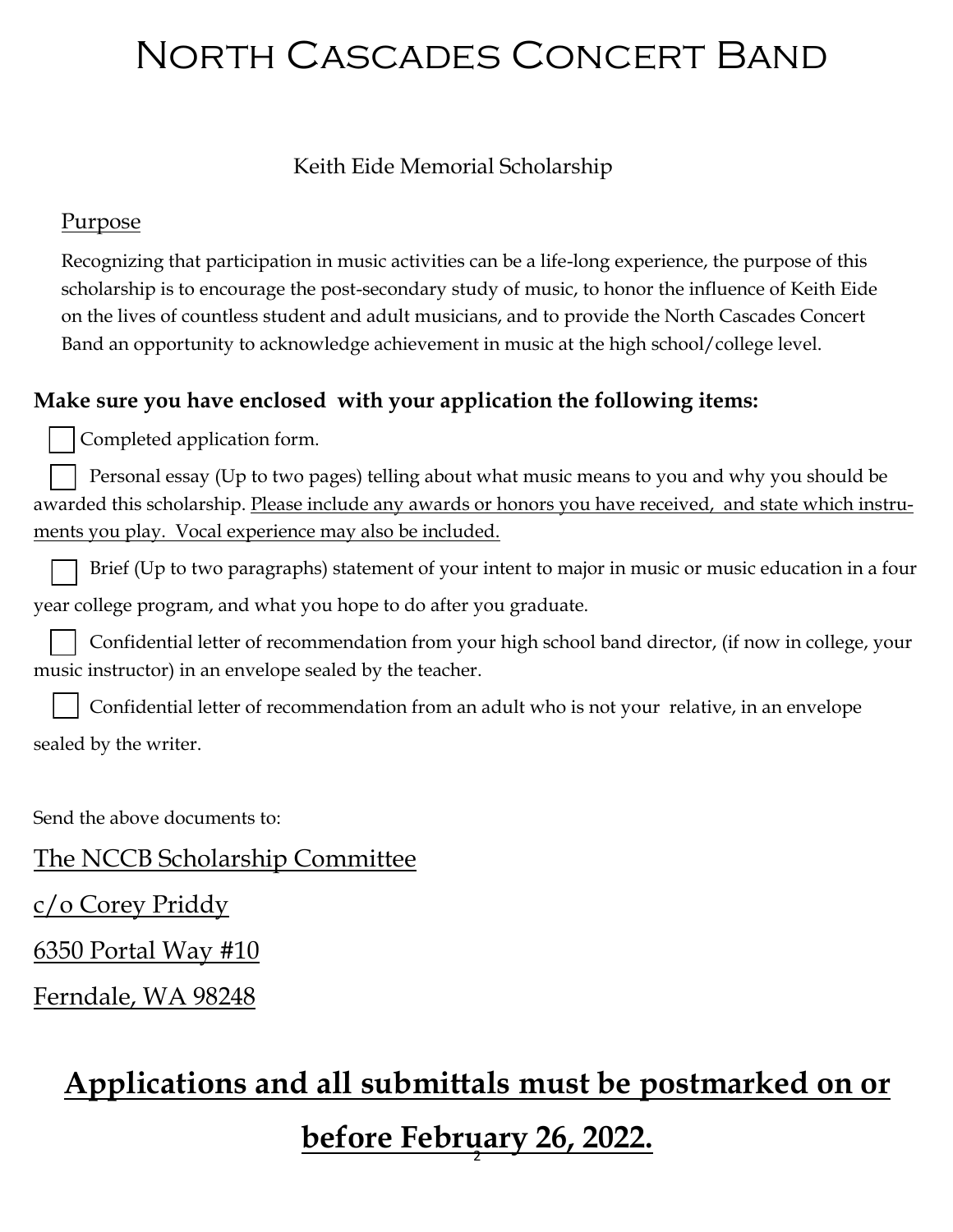## **Application for The NCCB Keith Eide Memorial Scholarship**

| <b>Applicant Information</b>                                  |                                                                                                                                                                                                                                                                                                                                                                                                                                                                                                                                                                                                                                                          |
|---------------------------------------------------------------|----------------------------------------------------------------------------------------------------------------------------------------------------------------------------------------------------------------------------------------------------------------------------------------------------------------------------------------------------------------------------------------------------------------------------------------------------------------------------------------------------------------------------------------------------------------------------------------------------------------------------------------------------------|
|                                                               | $\text{First Name (Please Print carefully)} \underline{\hspace{2cm}} \underline{\hspace{2cm}} \underline{\hspace{2cm}} \underline{\hspace{2cm}} \underline{\hspace{2cm}} \underline{\hspace{2cm}} \underline{\hspace{2cm}} \underline{\hspace{2cm}} \underline{\hspace{2cm}} \underline{\hspace{2cm}} \underline{\hspace{2cm}} \underline{\hspace{2cm}} \underline{\hspace{2cm}} \underline{\hspace{2cm}} \underline{\hspace{2cm}} \underline{\hspace{2cm}} \underline{\hspace{2cm}} \underline{\hspace{2cm}} \underline{\hspace{2cm}} \underline{\hspace{2cm}} \underline{\hspace{2cm}} \underline{\hspace{2cm}} \underline{\hspace{2cm}} \underline{\$ |
|                                                               |                                                                                                                                                                                                                                                                                                                                                                                                                                                                                                                                                                                                                                                          |
|                                                               |                                                                                                                                                                                                                                                                                                                                                                                                                                                                                                                                                                                                                                                          |
|                                                               |                                                                                                                                                                                                                                                                                                                                                                                                                                                                                                                                                                                                                                                          |
|                                                               |                                                                                                                                                                                                                                                                                                                                                                                                                                                                                                                                                                                                                                                          |
|                                                               |                                                                                                                                                                                                                                                                                                                                                                                                                                                                                                                                                                                                                                                          |
| Parent or Guardian Information (Not necessary if in college.) |                                                                                                                                                                                                                                                                                                                                                                                                                                                                                                                                                                                                                                                          |
|                                                               |                                                                                                                                                                                                                                                                                                                                                                                                                                                                                                                                                                                                                                                          |
|                                                               |                                                                                                                                                                                                                                                                                                                                                                                                                                                                                                                                                                                                                                                          |
|                                                               |                                                                                                                                                                                                                                                                                                                                                                                                                                                                                                                                                                                                                                                          |
|                                                               |                                                                                                                                                                                                                                                                                                                                                                                                                                                                                                                                                                                                                                                          |
| Signature of Parent or Guardian:                              | Date:                                                                                                                                                                                                                                                                                                                                                                                                                                                                                                                                                                                                                                                    |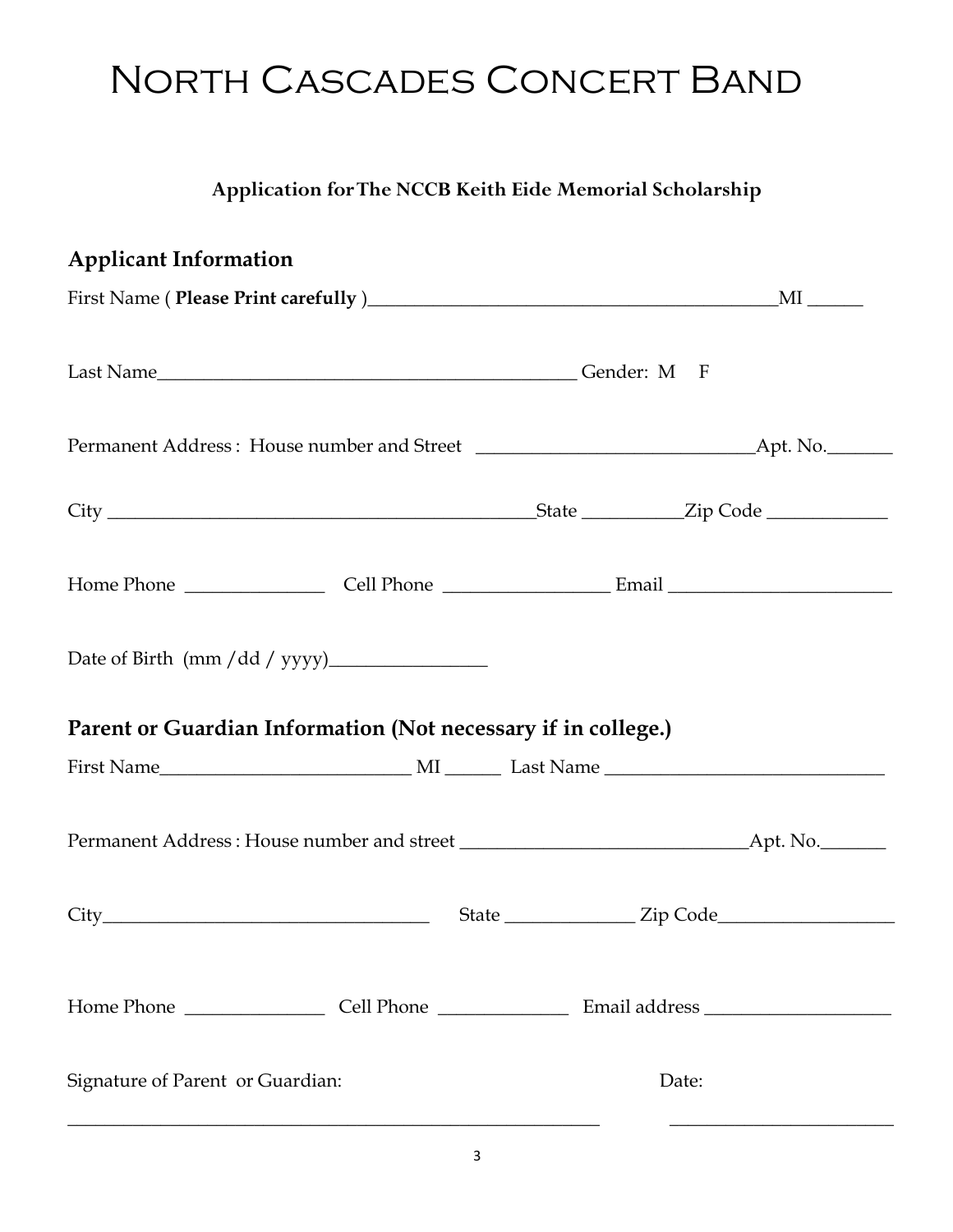## Keith Eide Memorial Scholarship

#### **Band Director** letter of recommendation

#### Purpose

Recognizing that participation in music activities can be a life-long experience, the purpose of this scholarship is to encourage the post-secondary study of music or music education, to honor the influence of Keith Eide on the lives of countless student and adult musicians, and to provide the North Cascades Concert Band an opportunity to acknowledge achievement in music at the high school/college level.

Name of person completing this letter of recommendation\_\_\_\_\_\_\_\_\_\_\_\_\_\_\_\_\_\_\_\_\_\_\_\_\_\_

**In what capacity do you know this student?**

**When writing about this student, please address his/her participation and achievement in music and his/her leadership qualities. (Attach your letter to this sheet; please use size 12 font.)**

**Would you have any objection to being contacted by the selection committee for additional information?\_\_\_\_\_\_\_\_**

| Signature | date :<br>.0022<br>wwa<br>____ |
|-----------|--------------------------------|
|           |                                |

| Today's date |  |
|--------------|--|
|              |  |

**Phone #** Email Address **Email Address** 

(Please place in a sealed envelope and return to applicant)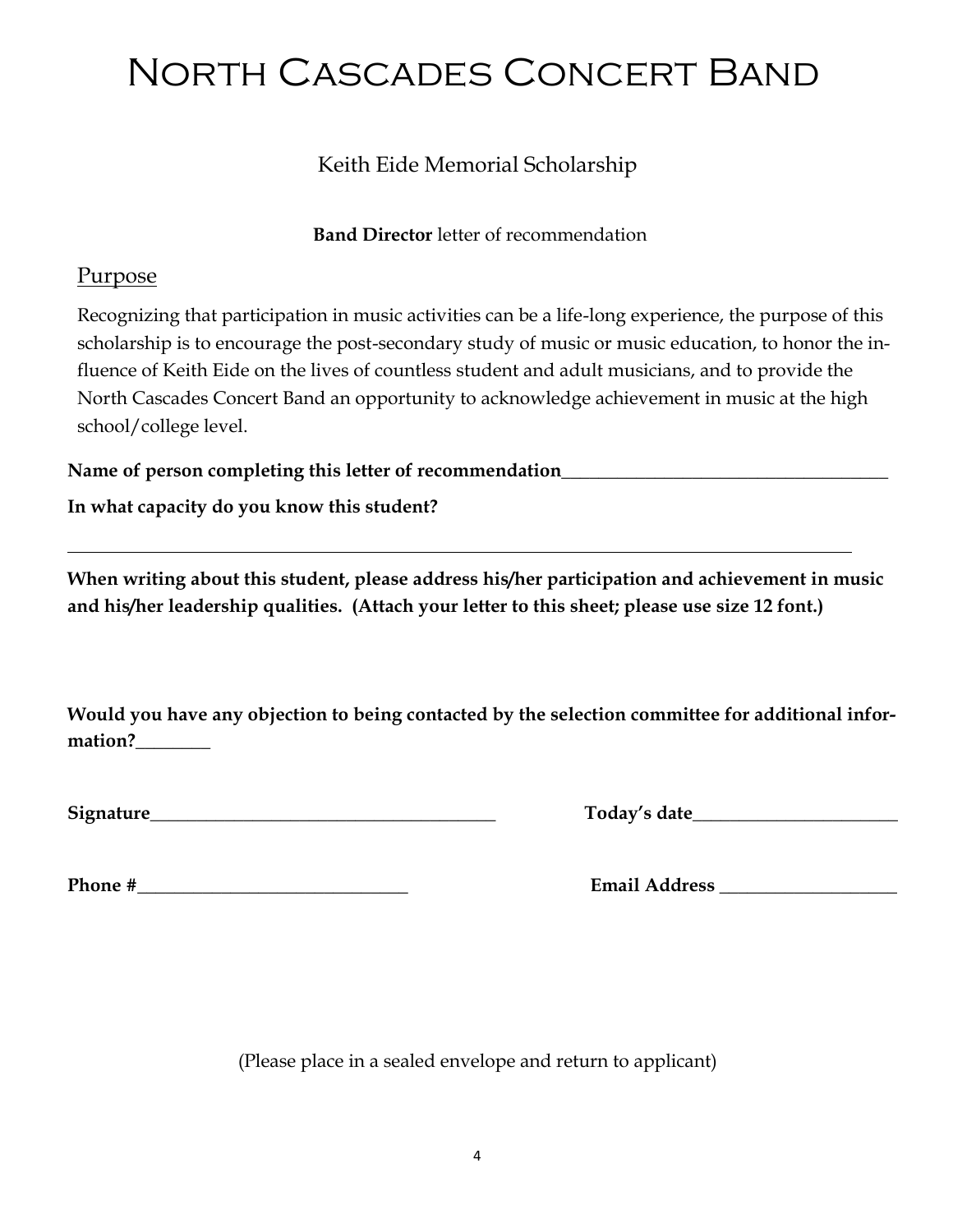Keith Eide Memorial Scholarship

**Other Adult** letter of recommendation

#### Purpose

Recognizing that participation in music activities can be a life-long experience, the purpose of this scholarship is to encourage the post-secondary study of music or music education, to honor the influence of Keith Eide on the lives of countless student and adult musicians, and to provide the North Cascades Concert Band an opportunity to acknowledge achievement in music at the high school/college level.

Name of person completing this letter of recommendation\_\_\_\_\_\_\_\_\_\_\_\_\_\_\_\_\_\_\_\_\_\_\_\_\_\_

**In what capacity do you know this student?**

**When writing about this student, please address his/her participation and achievement in music and his/her leadership qualities. (Attach your letter to this sheet; please use size 12 font.)**

**Would you have any objection to being contacted by the selection committee for additional information?\_\_\_\_\_\_\_\_**

**Signature** Today's date

**Phone #\_\_\_\_\_\_\_\_\_\_\_\_\_\_\_\_\_\_\_\_\_\_\_\_\_\_\_\_\_ Email Address \_\_\_\_\_\_\_\_\_\_\_\_\_\_\_\_\_\_\_**

(Please place in a sealed envelope and return to applicant)